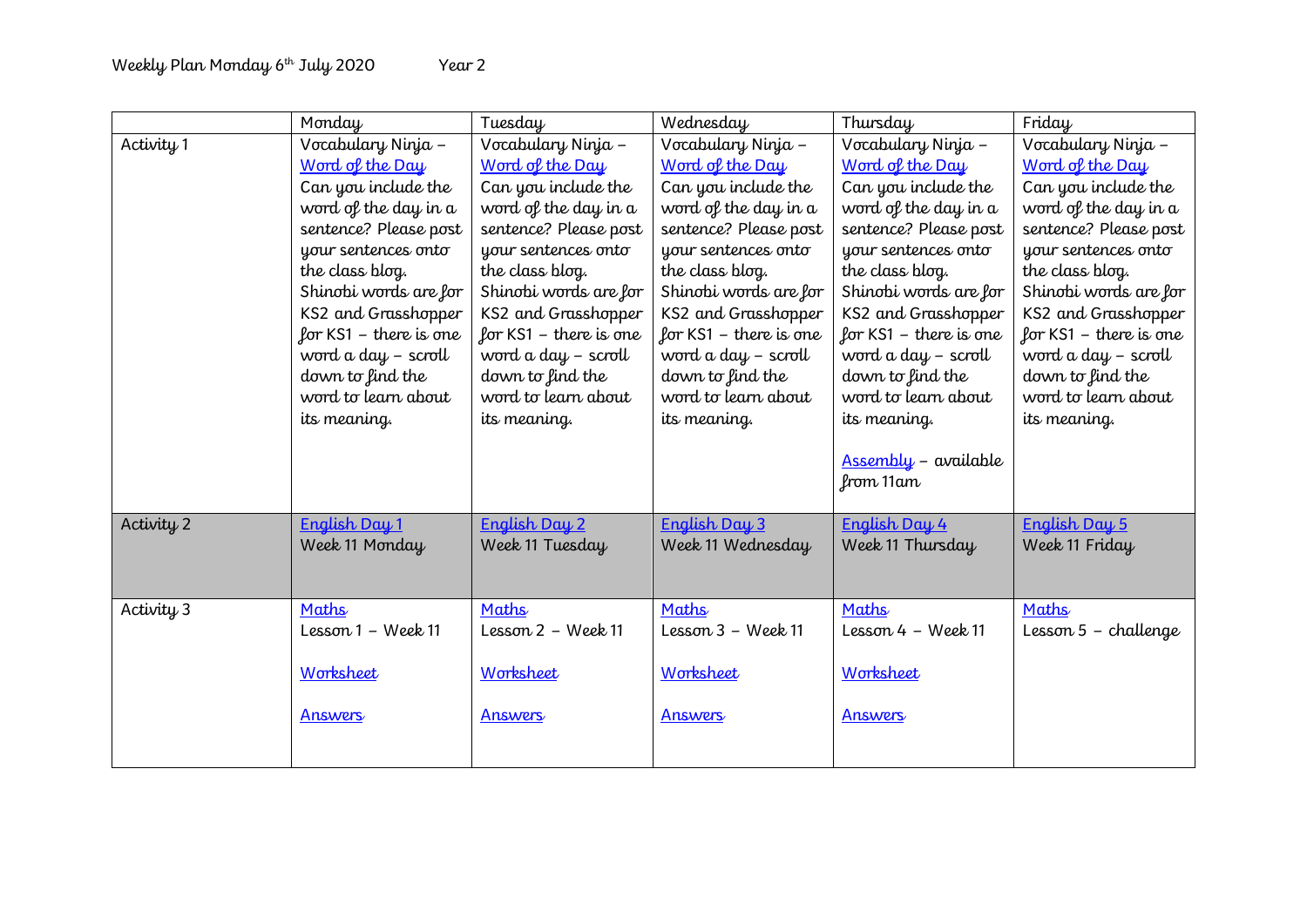| Activity 4            | <b>Purple Mash</b><br>Activities - select<br>weekly activities on<br>the right hand side.<br>Choose your age<br>group (Sapphire<br>Class age 5-7). Select<br>Week 3, then select<br>Monday. There are<br>some activities to                                                                                                                                                                                                                                                                                                                                                                                                                                                                                                                                                                                                                                                                                                                                                                                                                                                                                                                                                                                                                                                                                                                                                                                                                                                                                                                                                                                                                                                             | Purple Mash<br>Activities - select<br>weekly activities on<br>the right hand side.<br>Choose your age<br>group (Sapphire<br>Class age 5-7). Select<br>Week 3, then select<br>Tuesday. There are<br>some activities to | <b>Purple Mash</b><br>Activities - select<br>weekly activities on<br>the right hand side.<br>Choose your age<br>group (Sapphire<br>Class age 5-7). Select<br>Week 3, then select<br>Wednesday. There<br>are some activities to | <b>Purple Mash Activities</b><br>- select weekly<br>activities on the right<br>hand side. Choose<br>your age group<br>(Sapphire Class age<br>5-7). Select Week 3,<br>then select Thursday.<br>There are some<br>activities to work on | <b>Purple Mash Activities</b><br>- select weekly<br>activities on the right<br>hand side. Choose<br>your age group<br>(Sapphire Class age<br>5-7). Select Week 3,<br>then select Friday.<br>There are some<br>activities to work on |  |  |
|-----------------------|-----------------------------------------------------------------------------------------------------------------------------------------------------------------------------------------------------------------------------------------------------------------------------------------------------------------------------------------------------------------------------------------------------------------------------------------------------------------------------------------------------------------------------------------------------------------------------------------------------------------------------------------------------------------------------------------------------------------------------------------------------------------------------------------------------------------------------------------------------------------------------------------------------------------------------------------------------------------------------------------------------------------------------------------------------------------------------------------------------------------------------------------------------------------------------------------------------------------------------------------------------------------------------------------------------------------------------------------------------------------------------------------------------------------------------------------------------------------------------------------------------------------------------------------------------------------------------------------------------------------------------------------------------------------------------------------|-----------------------------------------------------------------------------------------------------------------------------------------------------------------------------------------------------------------------|--------------------------------------------------------------------------------------------------------------------------------------------------------------------------------------------------------------------------------|---------------------------------------------------------------------------------------------------------------------------------------------------------------------------------------------------------------------------------------|-------------------------------------------------------------------------------------------------------------------------------------------------------------------------------------------------------------------------------------|--|--|
|                       | work on here today.                                                                                                                                                                                                                                                                                                                                                                                                                                                                                                                                                                                                                                                                                                                                                                                                                                                                                                                                                                                                                                                                                                                                                                                                                                                                                                                                                                                                                                                                                                                                                                                                                                                                     | work on here today.                                                                                                                                                                                                   | work on here today.                                                                                                                                                                                                            | here today.                                                                                                                                                                                                                           | here today.                                                                                                                                                                                                                         |  |  |
|                       |                                                                                                                                                                                                                                                                                                                                                                                                                                                                                                                                                                                                                                                                                                                                                                                                                                                                                                                                                                                                                                                                                                                                                                                                                                                                                                                                                                                                                                                                                                                                                                                                                                                                                         |                                                                                                                                                                                                                       |                                                                                                                                                                                                                                |                                                                                                                                                                                                                                       |                                                                                                                                                                                                                                     |  |  |
| Activity <sub>5</sub> | The project this week aims to provide opportunities for your child to learn more about transport. Learning may focus<br>on modes of transport, transport in the past, the science behind transport, road safety and how to be safe around<br>water.<br>• Transport Through Time!- Support your child to create a timeline of transport from the past to the present. Find a<br>selection of photographs and place them in the correct order. Take a look at these <u>online resources from the transport</u><br>museum to help you. Create a booklet about different forms of transport. Find out about the first aeroplanes. Who<br>was the first person to fly in one? Who invented the first train? Look at pictures of the penny-farthing. Why do you<br>think we don't ride them today? What makes racing bikes different from mountain bikes?<br>• Moving Models- With your child find some junk modelling around the house and support them make a model car<br>that moves or use Lego. Test it out in the garden or during your daily walk. Does the car move faster or slower on a<br>ramp? Why/why not?<br>• Float your Boat!- Using a variety of materials, work with your child to make boats out of junk e.g. wood, plastic,<br>paper, polystyrene etc. Make a prediction about whether or not they will float and then test them to see which floats<br>the longest. Can your child summarise why this boat floated for the longest?<br>• Transport Across Europe- Show your child a map of Europe (You can use Google Maps if you don't have a paper<br>one available). Research the different means of transport in France, Mexico and India. Compare them to see which |                                                                                                                                                                                                                       |                                                                                                                                                                                                                                |                                                                                                                                                                                                                                       |                                                                                                                                                                                                                                     |  |  |